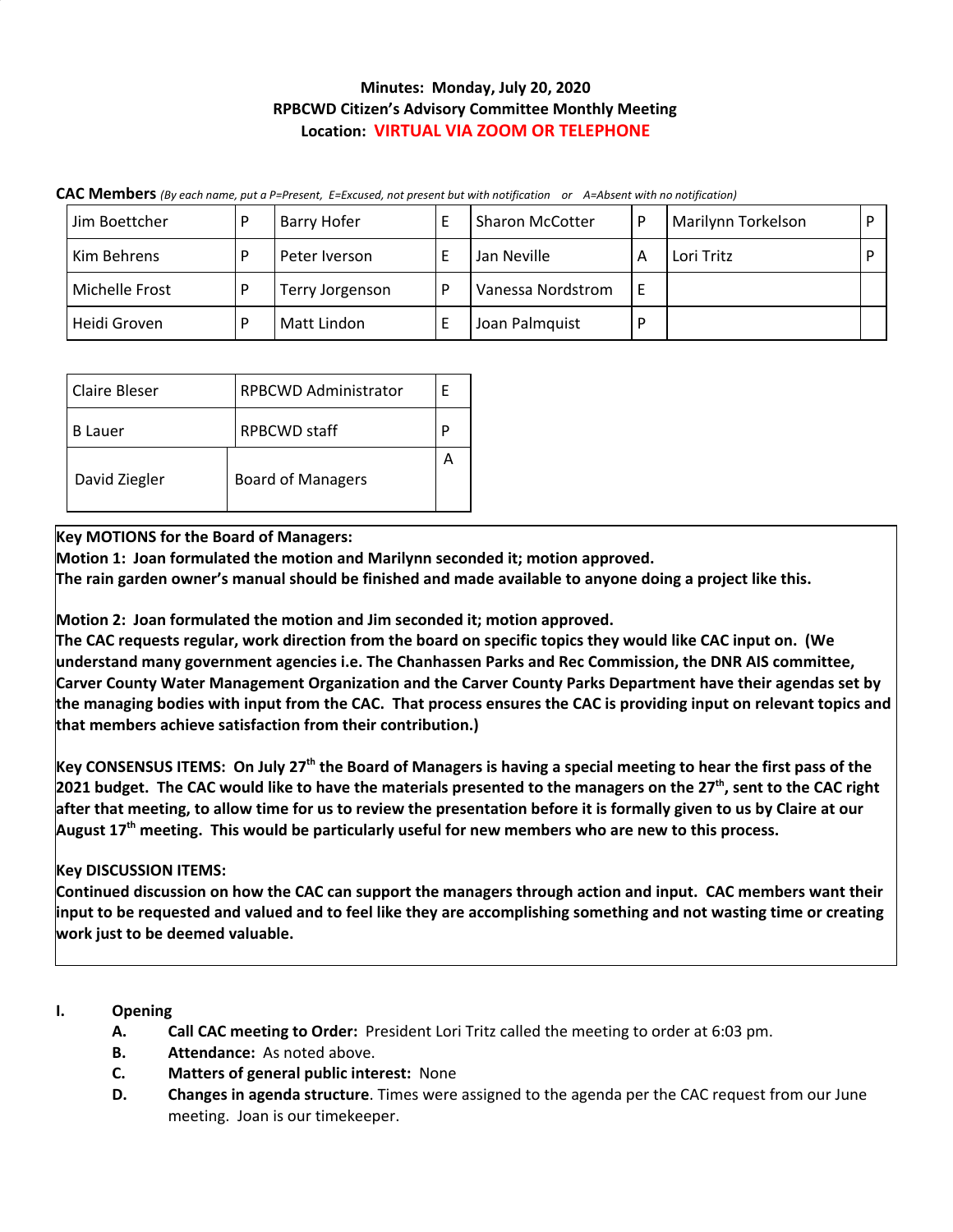- **E. Approval of Agenda:** Claire was unavailable due to a family emergency. In lieu of her presentation, B offered an alternative learning presentation. Joan made a motion and Marilynn seconded to approve showing the video in lieu of the learning presentation. Motion carried. No other changes to the agenda were offered. Marilynn moved and Joan seconded to approve the agenda as amended. Motion carried.
- **F**. **Approval of June 15, 2020 CAC Meeting Minutes**: Joan moved and Marilynn seconded to approve the minutes as written. Motion carried.

**II. Learning Presentation:** During Covid, the watershed Education and Outreach team is creating short videos as a way to share information and keep people connected. B shared a video entitled, Our Gravel Bed Nursery. Unfortunately the audio did not work via Zoom so B shared the link with us to view sometime in the future on our own. <https://youtu.be/tKsLFs0sfvQ>

### **III. Board Meeting Recap and Discussion (Marilynn):**

- Request for a Riley Marsh Lake water quality study was made. Biggest impact to the lake is from downtown Chanhassen, specifically with all of its hard surfaces. Multiple options were offered with the Kracken Filter being the most cost-effective/effective. An 11-point criteria was used in the decision-making process. Next steps will be a public hearing.
- Excellent Healthy Soils presentation done by Fred. The top 12 inches of healthy soil can store up to 3 inches of water. Fred recommends the district do a district wide study on its soil health.
- At prior meetings, the CAC made two requests/recommendations. One was for a standard water stewardship reporting form that recipients can use each year (including those who have received the award in the past) and a story map that would detail where BMP's are located, building on awards from the past. Managers Ward and Koch have asked staff for their input on these requests.
- The Covid return to work action plans were approved and discussed. They are posted on the district website.
- Significant discussion on Core Trust Bank (7 & 101) request for variances. The building was built in the 90's. The 30-car parking lot has sunk down so much now it's floodplain storage. Two variances required are with storage and buffer width. One manager noted the 10-year plan has 0 tolerance for variations. The votes were close and demonstrated a diversity in perspectives. Vote was 3-2 in favor of giving the permit if they can store the excess water on site. The vote was also 3-2 to approve the permit if they can compensate for the lost floodplain storage on site. The buffer variance was approved because it will continue to meet the average required buffer width.
- B is now a permanent employee. Yippee!
- Manager Koch shared a rip rap project on the SW corner of Lotus Lake that is happening without a permit. A reminder for all of us to be the eyes and ears of the district; see something, say something.
- Several resolutions were suggested for MAWD this year:
	- o Groundwater conservation proposal no sprinklers from 7 AM to 7 PM. (Concerns were raised by the CAC that watering after 7 could accelerate mold growth on some plants/grasses and that this proposal seems to penalize people without an automated sprinkler system.
	- o Wakeboarding
	- o Pesticide use
- Manager Crafton followed up on the Soil Health Resolution the CAC submitted in February. Claire will find a partner to work with.

#### **IV. Program and Project Updates**

A. Additional specific program/project updates from June board meeting not discussed in section III - None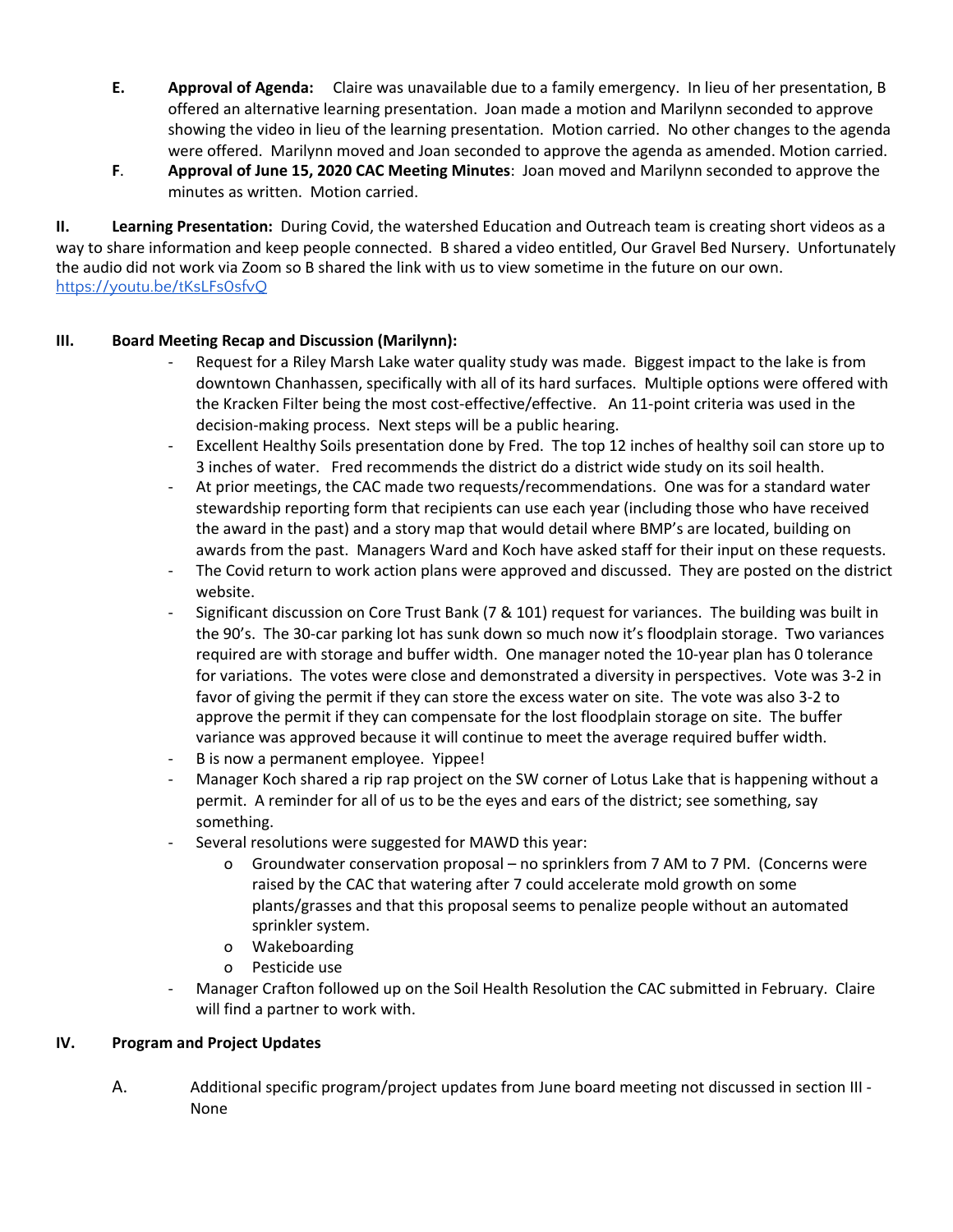- B. Year of the Trees update. This was a theme for the Education and Outreach team for 2020. The Covid outbreak has delayed/cancelled some of the plans. Thus far they put together the tree nursery on site which will primarily be used for Silver Lake. The additional trees will be used for other projects throughout the district. One additional tree event is a webinar on the benefits of trees. Timing - TBD
- C. CAC questions from their review of the board packet:
	- **-** Duck Lake Rain gardens are in. One company working on downspouts has completed their work and the second company is not done yet. Questions on the status of the Duck Lake rain garden owner's manual were again posed to staff. The CAC would like to see the manual be made available to anyone with a rain garden. B will check on the status with Claire. Consensus item stated earlier on in these minutes.
	- B will get with Terry for an update on the wetlands project

### **V. Staff Engagement with CAC**

Staff actively keeps CAC in mind when doing their project planning and discussion. Currently no action plans for us this month. There was general discussion on how to engage Master Water Stewards especially the smaller percent that are not Staff, CAC, or managers. Marilynn asked about the review of the Plant recommendations formerly completed by BARR which Marilynn hopes will include some of the benefits of native plants since they are required in shoreline and habitat restoration. Her feeling is if people know the benefits they are more likely to replace more turfgrass. The project has been paused but will be starting again. Staff is determining whether they can do this in house, send to BARR to do or possibly other solutions that might involve specific CAC sub-committees.

## **VI. CAC Business**

- **A. CAC yearly volunteer event** –in person on hold due to Covid19. The volunteer event also has a teambuilding/social aspect. We decided it would be helpful to learn more about each other, talents, interests, etc. Those that are interested in participating will provide their address and B will put together a district map with our locations. (The form for your address and consent to put it on the map is in the CAC Google Drive. Please enter your info ASAP.) We also agreed to spend the first 10 minutes of the meeting doing roll call at which time members will answer, what water resource in our watershed do we love. Kim will facilitate. An additional role call idea by Joan, for future meetings, is to do 2 truths and a lie. We may need to do that exercise over the course of a couple of meetings to allow us the appropriate time to answer and dialogue.
- **B. Other topics** None
- **C. Shared Nuggets –** Sharon sent a separate email prior to the meeting with the lake finder access/address provided to her by Josh. Great tool to find the location of a specific lake. Everyone is encouraged to share nuggets as they find them either at the meeting or prior in a separate email if that is appropriate.
- **D. What advice or input would the managers like from the CAC** Significant discussion on how the CAC can serve more at the pleasure of the board. We struggle on how to add value. Members want to be more active, more involved. While Covid has imposed new limitations on all of us, this request is not a new one. Created a motion (in earlier section) to request managers provide specific work direction to the CAC.
- **E. Topics and suggestions for the next meeting –** Discussion topic with Staff about how the CAC can provide more meaningful input to the managers. We need manager direction on what areas/topics they want input on. We need specifics to be actionable and timely. We often end up "observing" the process or giving input after decisions are made. Some suggested it's possibly a timing issue of when we get and give information although we have examined that in the past. Jim shared his experience with other committees and how they accomplish work at each of their meetings. Sharon shared that other watershed CAC's don't meet as frequently and when they do, she believes the agenda is very purposeful and set by managers and/or staff with input from staff and CAC. Sharon to follow-up with 9 mile and Minnehaha CAC's to confirm. Bottom line, if the CAC's primary function is to advise the managers and